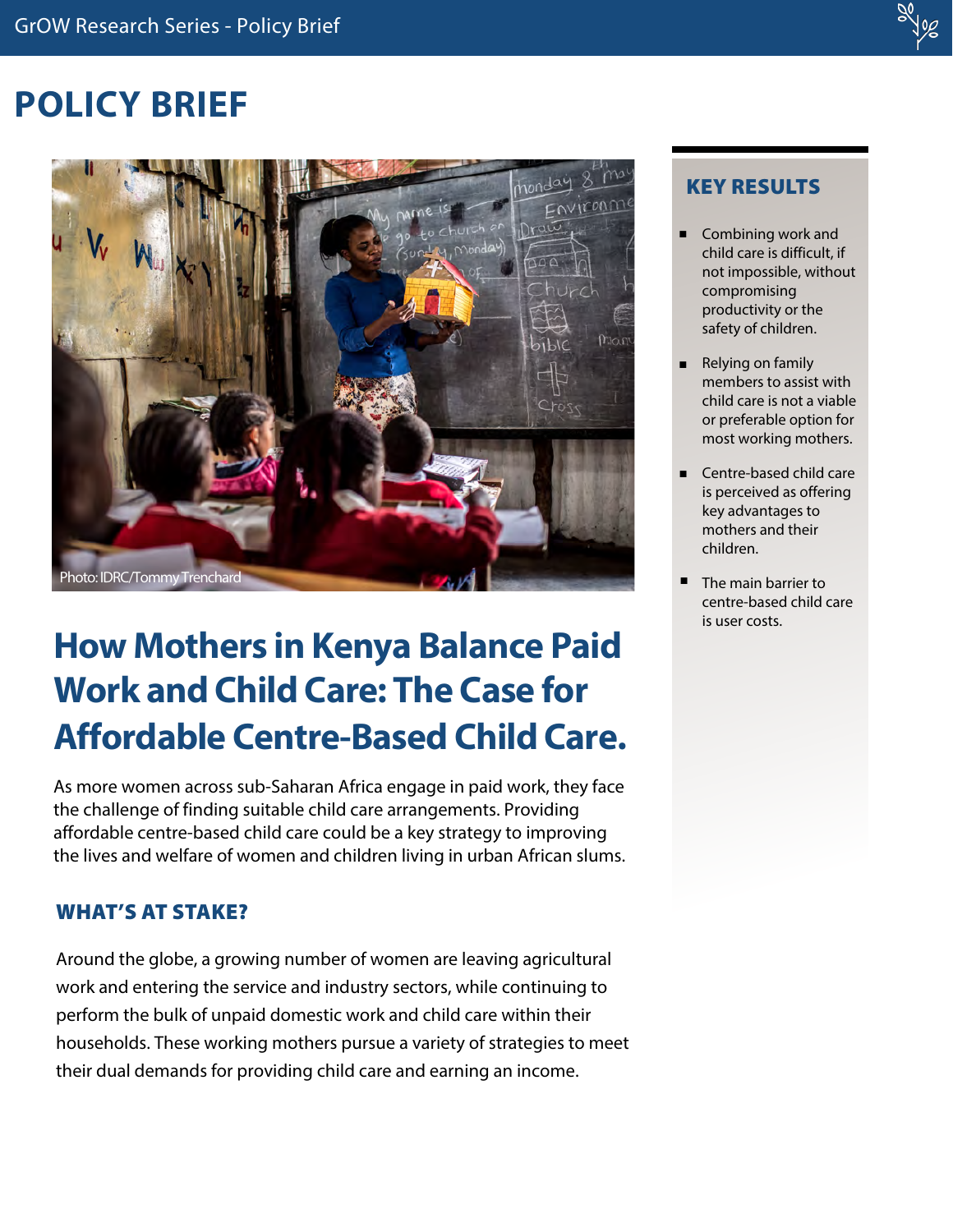Historically, young children often accompanied their mothers to work, particularly for mothers engaged in agricultural production. Alternatively, mothers may enlist the help of family members to care for young children while they work. Increasingly, however, mothers in lowand middle-income countries (LMICs) are turning to a third option, centre-based child care.

Compared to LMICs in Latin America and Asia, little is known about the child care needs or arrangements of working mothers in sub-Saharan Africa, particularly those living in poor, informal, urban settlements (commonly referred to as slums). To better understand how mothers in African slum settlements balance paid work and child care, researchers Shelley Clark and Midanna De Almada (McGill University), Stella Muthuri and Milka Wanjohi (African Population and Health Research Centre), and Caroline Kabiru (Population Council) studied the child care arrangements of more than 1,200 employed and unemployed mothers living in a slum community in Nairobi, Kenya.

## RESEARCH APPROACH

The researchers employed a mixed method approach, which draws on survey data from 1,222 mothers aged 15– 49 years with at least one child aged 1–3 years and indepth interviews with a sub-sample of 31 mothers to assess how women balance their dual roles as income earners and child care providers. Specifically, the researchers examined the drawbacks and benefits of three main strategies used by working mothers: (1) combining work and child care, (2) getting help from kin and neighbours, and (3) using centre-based child care.

For the survey portion of the research, mothers provided basic socio-demographic information about themselves and their households. They were also asked detailed questions about their income generating activities in the last month and child care arrangements. In addition, mothers provided reports about the child's overall health and incidence of specific illnesses (diarrhea, fever, cough) in the last two weeks. Children's cognitive development was also assessed. Lastly, mothers were asked about their own health and feelings of stress, depression, or anxiety. Questions asked during the in-depth interviews mirrored those in the surveys and encouraged mothers to elaborate on the strategies they employed to manage child care and work. Follow-up questions were asked to probe the particular reasons mothers pursued one strategy over another as well as the perceived advantages and disadvantages of their child care arrangements.



## **KEY FINDINGS**

This study takes an in-depth look at the strategies mothers in poor, urban African settings use to reconcile their responsibilities of child care and paid work. The results point to several main conclusions.

#### **Combining work and child care is difficult, if not impossible, without compromising productivity or the safety of children.**

Many of the income earning activities that mothers pursue are incompatible with simultaneous child care. Some working mothers are not allowed to bring their young children to work with them, while others worry about the safety of their children in their work environments. Nearly all mothers who did supervise their children while working felt distracted and worried that they were unable to satisfactorily perform either task. Most mothers participating in the study worked in the informal sector, demonstrating that it is not only women who work in the formal sector who face child care dilemmas.

#### **Relying on family members to assist with child care is not a viable or preferable option for most working mothers.**

Contrary to popular belief, we find that less than 20% of employed mothers rely on other family members to care for their children. The process of urbanization has greatly increased the geographic distance between mothers and their extended family members. At the same time, the spread of primary and secondary education for girls and the expansion of employment options for adult women mean that the opportunity costs of providing free child care have risen considerably for older sisters, aunts, and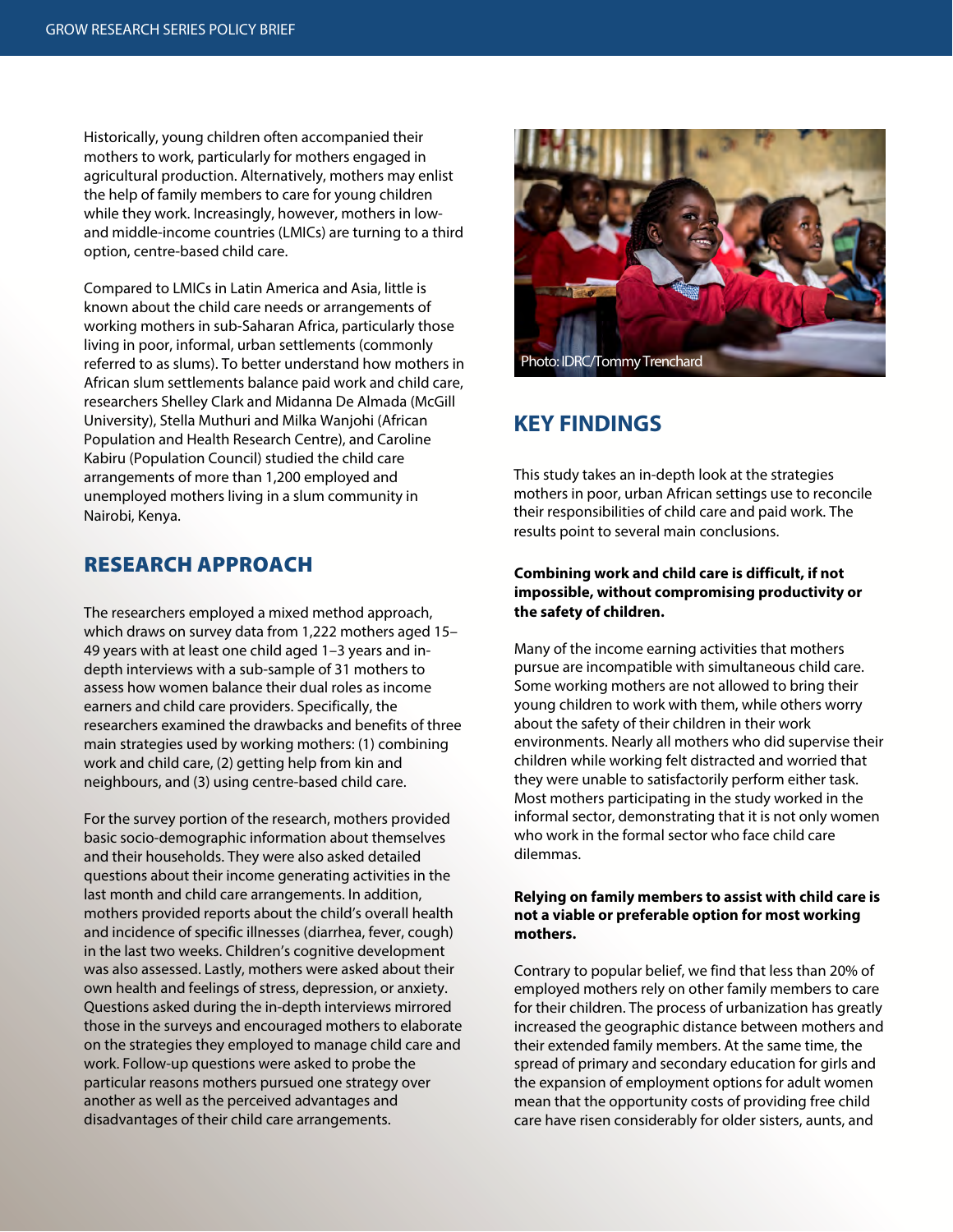even younger grandmothers. Many of these economic changes are compounded by demographic shifts over the last few generations. Although fertility rates remain relatively high in most of sub-Saharan Africa, the previous decades witnessed a notable decline resulting in fewer older siblings and aunts than in previous generations. In addition, whilst fathers' direct participation may be rising in some parts of sub-Saharan Africa (Clark et al., 2015; Kah, 2012), it remains relatively low.

### **Centre-based child care is perceived as offering key advantages to mothers and their children.**

Formal centre-based child care is viewed as highly desirable and beneficial even beyond its ability to increase women's labour force participation and reduce the child care burden placed on other family members. We find that over 45% of working mothers use centrebased child care and almost a quarter of unemployed mothers pay for child care services, which they perceive to be a means of promoting their children's cognitive, social and emotional development, and alleviating their own stress and anxiety about their children's welfare. Consistent with these perceptions, our survey data shows that day care use is positively associated with children's cognitive development and adolescents' school attendance.

#### **The main barrier to centre-based child care is user costs.**

The costs for such care can be quite substantial, representing about 17% of women's monthly wages, and thus prevented some mothers from using it and from engaging in paid work. Women, unlike most men, implicitly calculate their wages as their potential earnings minus the costs of child care, meaning private child care places a "wage tax" on women's income. It also disadvantages the poorest households whose child care costs comprise the largest fraction of their income (Kabeer, 2008). Mothers also expressed concerns about the quality of care provided in the centres, for instance regarding sanitation levels or the amount of food provided to children, but cost was the most prohibitive factor to use.

# POLICY INSIGHTS

Greater research and policy attention is required to meet the needs of working mothers in sub-Saharan Africa. Researchers and decision-makers should consider the following:

#### **There is strong demand for centre-based child care among mothers living in urban slum communities in Africa.**

The perception that combining work and child care or relying on family members to assist with child care are viable or preferable options for African mothers are challenged by the results of this study, which demonstrate women perceive several benefits of centrebased child care for both themselves and their children. These findings suggest that there is a strong demand for centre-based child care among mothers living in urban slum communities in Africa, and that meeting this demand could be a key strategy to improving the lives and welfare of these women and their children.

#### **Subsidizing centre-based child care can improve African women's employment outcomes.**

Having to combine work and child care can jeopardize women's employment opportunities, particularly in the formal sector where it may be explicitly forbidden for children to accompany their parents to work. For mothers who missed work to take care of their children when they got sick, sometimes their employment was terminated. Women also described the difficulty of trying to find work while also caring for young children, including the belief that bringing young children when they met with prospective employers reduced their chances of securing a position. Others reported that their child care responsibilities prevented them from responding quickly to impromptu job opportunities. Publicly subsidized child care centres can eliminate child care as an obstacle for women to finding and maintaining work, and to advancing into better paying jobs in the formal sector.

#### **More research is required to better identify the potential causal benefits of centre-based child care.**

One of the most important limitations of this study is that it relies on cross-sectional data. Hence, these correlations do not demonstrate causality. For example, although we find significantly lower levels of cognitive delay among children using day care, this is not necessarily evidence that access to day care improves children's cognitive development. Rather, it may signify that mothers are more likely to use early child care and education services for their more gifted children. This is one of several important caveats which suggest that more research is required to better identify the potential causal benefits of centre-based child care.